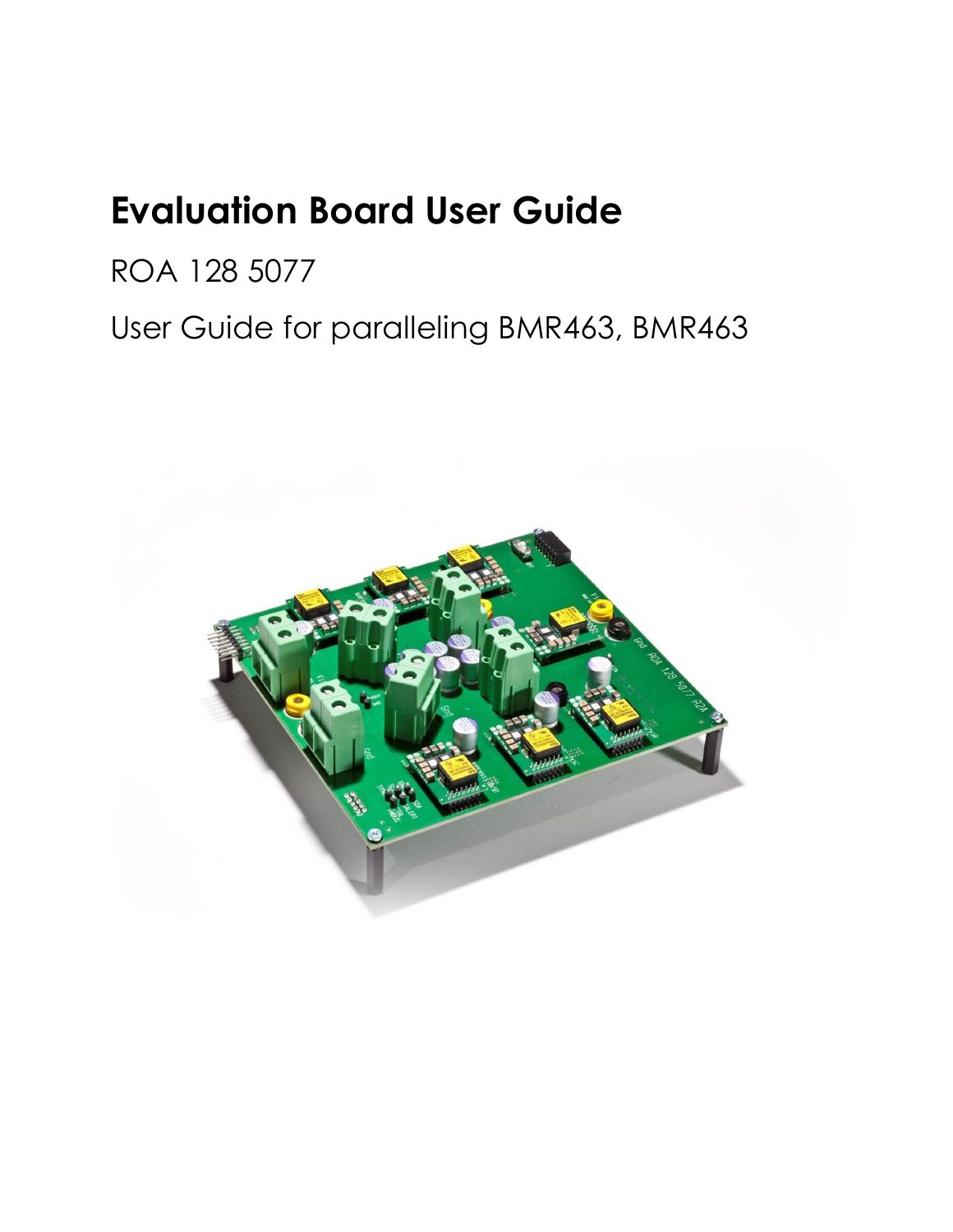# **Contents**

| $\mathbf{1}$   |  |
|----------------|--|
| 1.1            |  |
| $\overline{2}$ |  |
| 2.1            |  |
| 2.2            |  |
| $\mathbf{3}$   |  |
| 3.1            |  |
| 3.2            |  |
| 4              |  |
|                |  |
| 5              |  |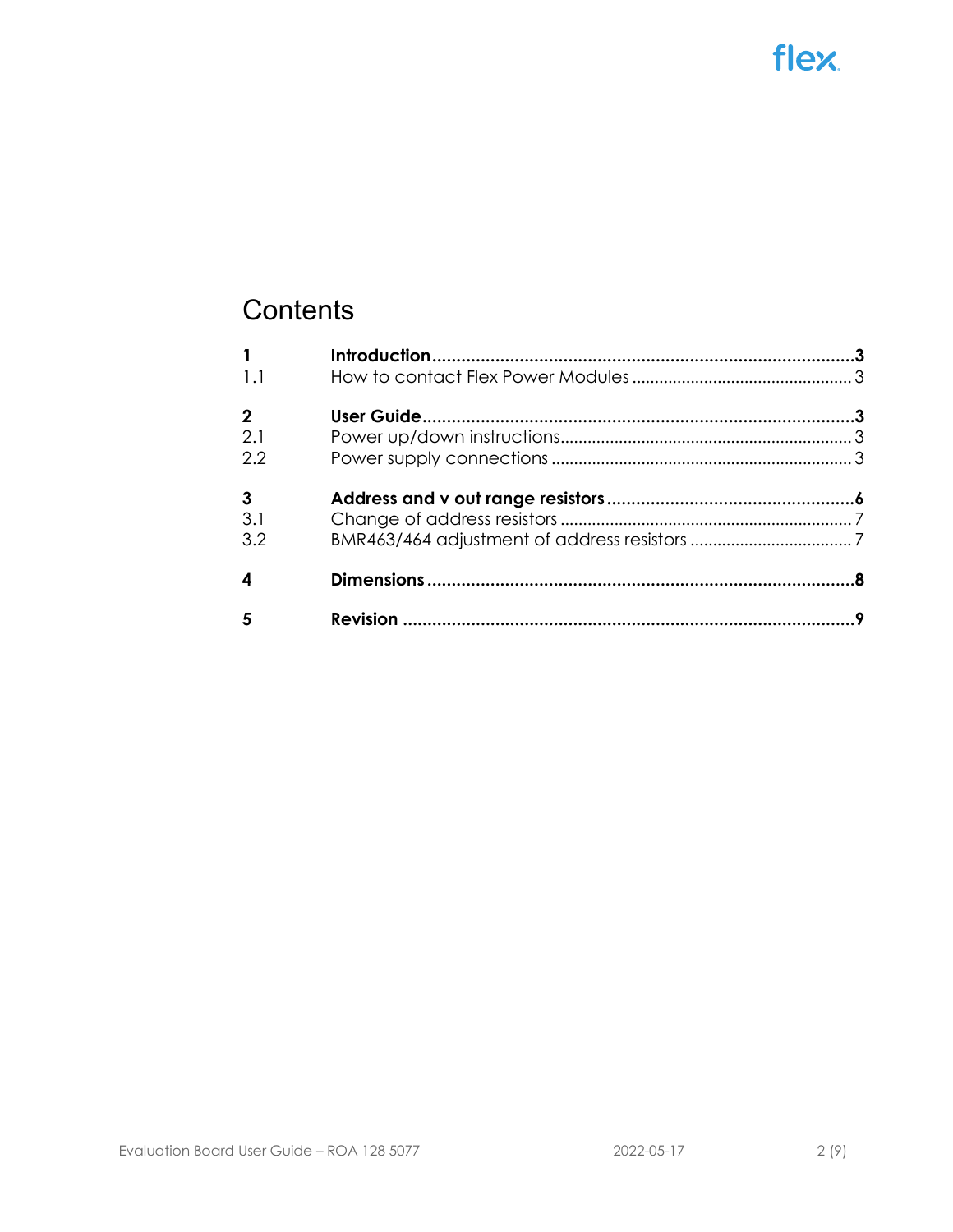

## <span id="page-2-1"></span><span id="page-2-0"></span>1 Introduction

This User Guide provides a brief introduction and instruction on how to use the Reference Board ROA 128 5077 for paralleling of BMR463 and BMR464.

#### $1.1$ How to contact Flex Power Modules

For general questions or interest in our products, please contact your local sales representative. Contact details are found on our our website:

**[Flexpowermodules.com](http://www.flexpowermodules.com/)**

## <span id="page-2-3"></span><span id="page-2-2"></span>2 User Guide

 $2.1$ Power up/down instructions

> This section of the document describes how to connect correctly power supply for different cases to avoid mistake during measurements.

#### <span id="page-2-4"></span> $2.2$ Power supply connections

Add 5-14 V DC power to the "Vin" and "Gnd" connectors (see Fig 1).



*Fig 1: Connect 5-14 V either to the Vin or Gnd DC power connectors located in both ends of the board*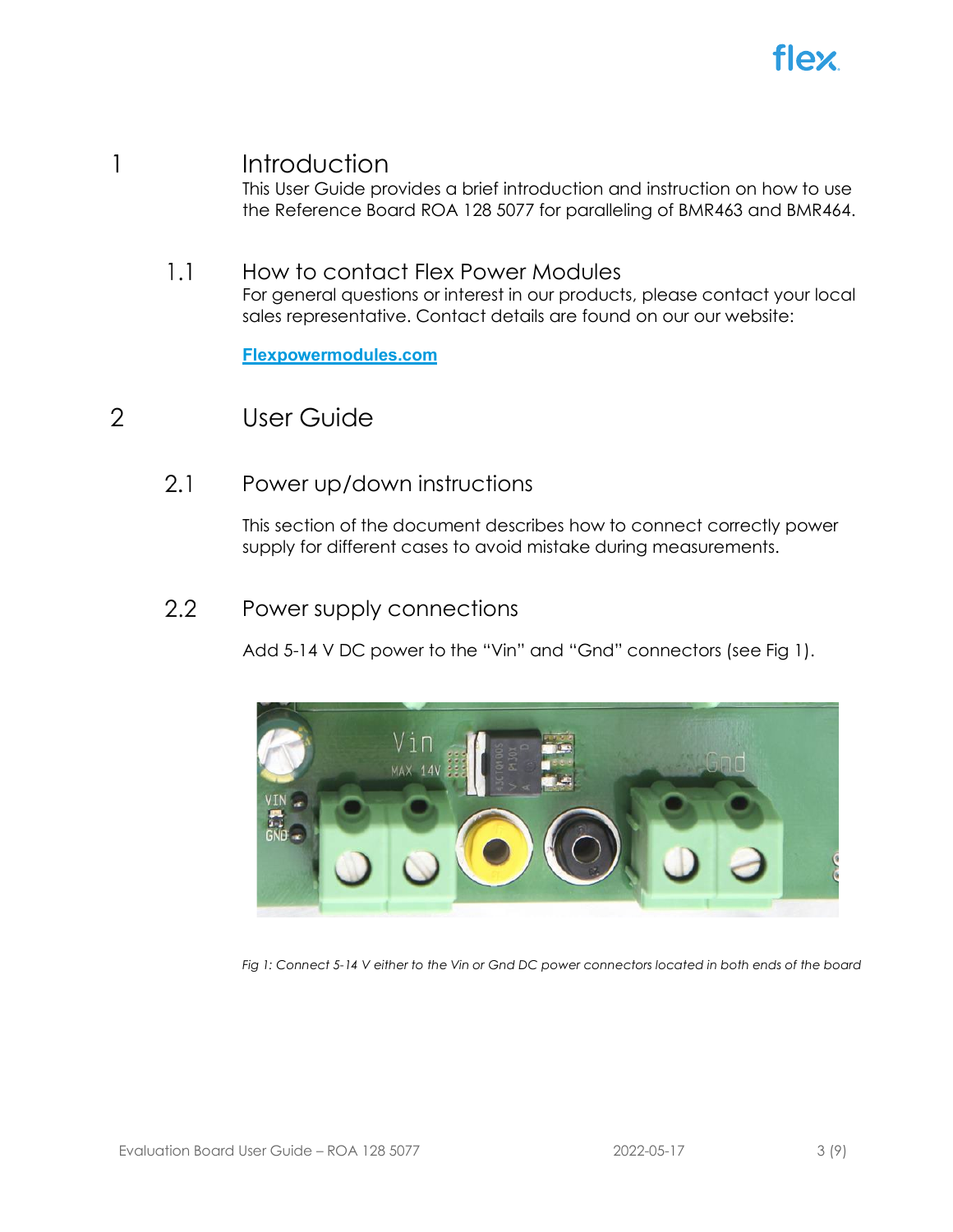



Figure 2 shows the RC switch in "On" position.







*Figure 3: Connection o FPM KEP91017 PMBus to USB adapter*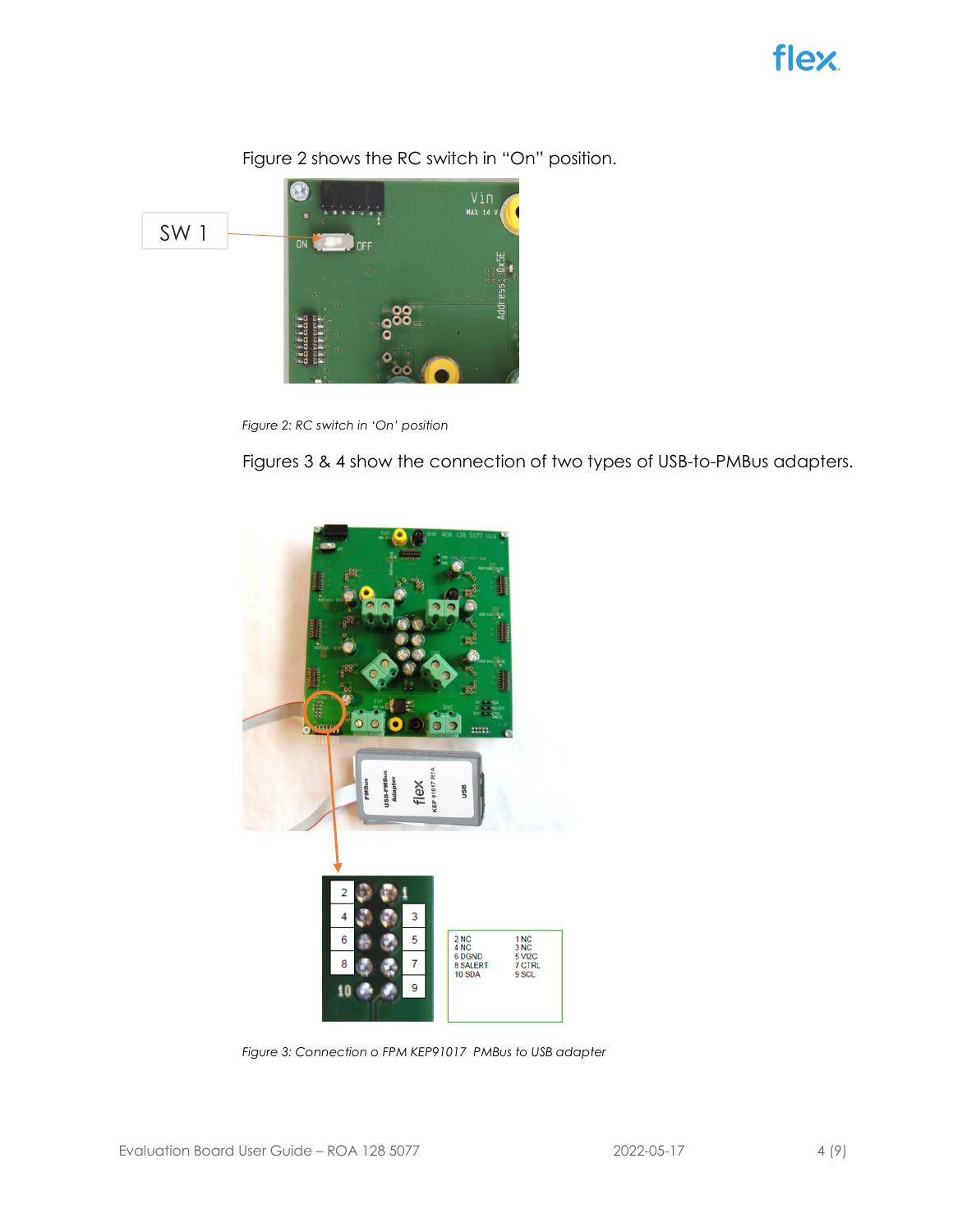

*Figure 4: Connection of the Intersil ZLUSBREF02 PMBus to USB adapter*

## **Power-up instructions:**

- Mount the BMRs in desired positions
- Turn the RC switch in 'Off' position
- Connect and turn on 5-14 V supply
- Connect the PMBus adapter/cable to the board
- Start the necessary software program in order to perform reconfiguration required to operate the modules in parallel
- After re-configuration of modules, cycle the 5-14 V supply
- Turn the RC switch in 'On' position

If the modules are now starting up properly, the Power Good LED of each module should give green light.

Note: If any of the PMBus interfaces are connected to the board the LEDs will light continuously in positions where no modules are mounted.

## **Power-down instruction:**

- Turn RC switch in 'Off' position or turn Off the 5-14V Supply
- Now the BMR modules can be removed/replaced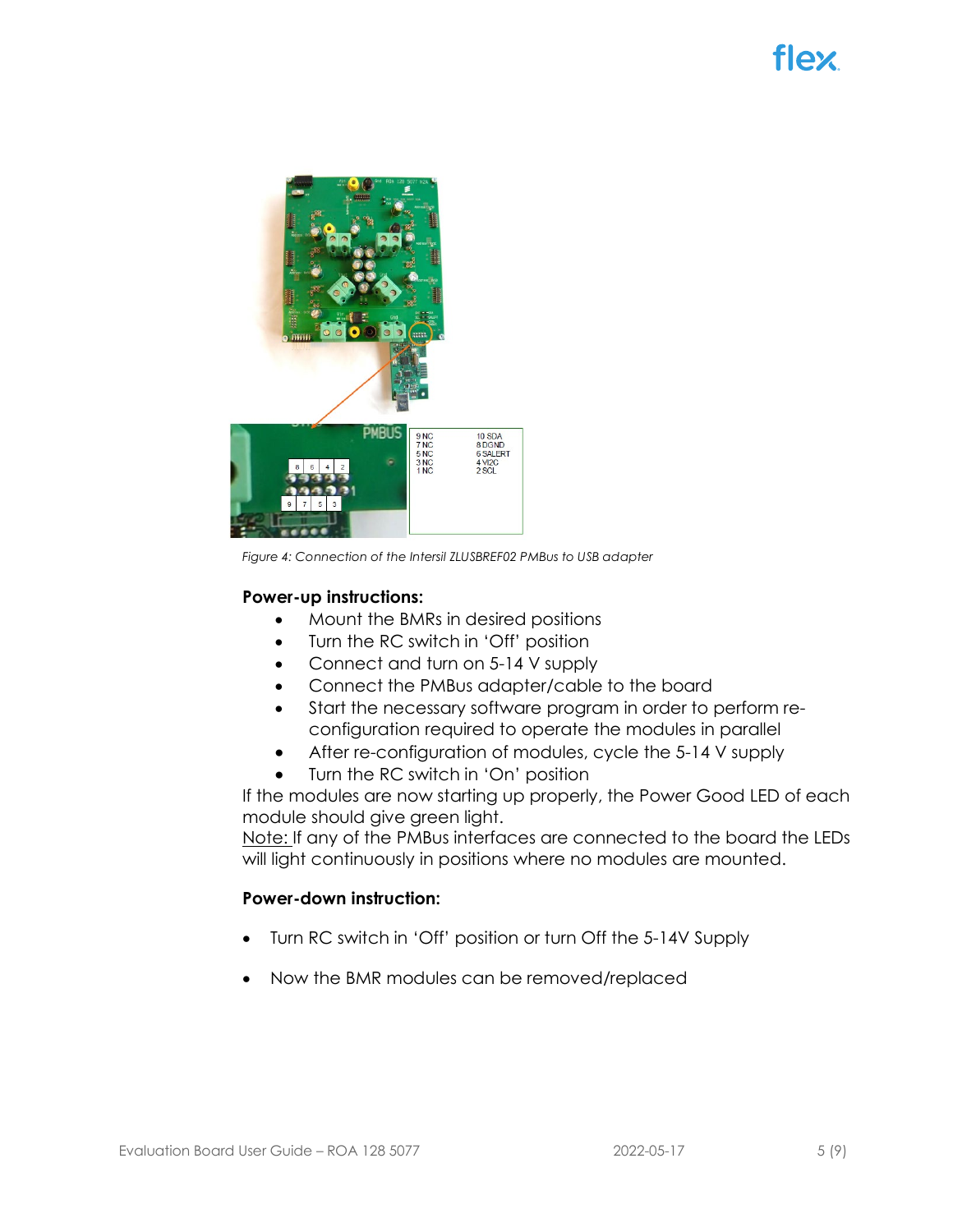## <span id="page-5-0"></span>3 Address and v out range resistors

This section describes the locations of the Address and Vout range pin strap resistors. To know what resistor value to mount, please look in the actual Technical Specification of the BMR product found on our [website.](https://flexpowermodules.com/products?power_module_type=POL_DI) Fig 5 shows the positions of the address and Vout range resistors, they are found at the bottom side of the board.



*Figure 5: Positions of the address and Vout range resistors*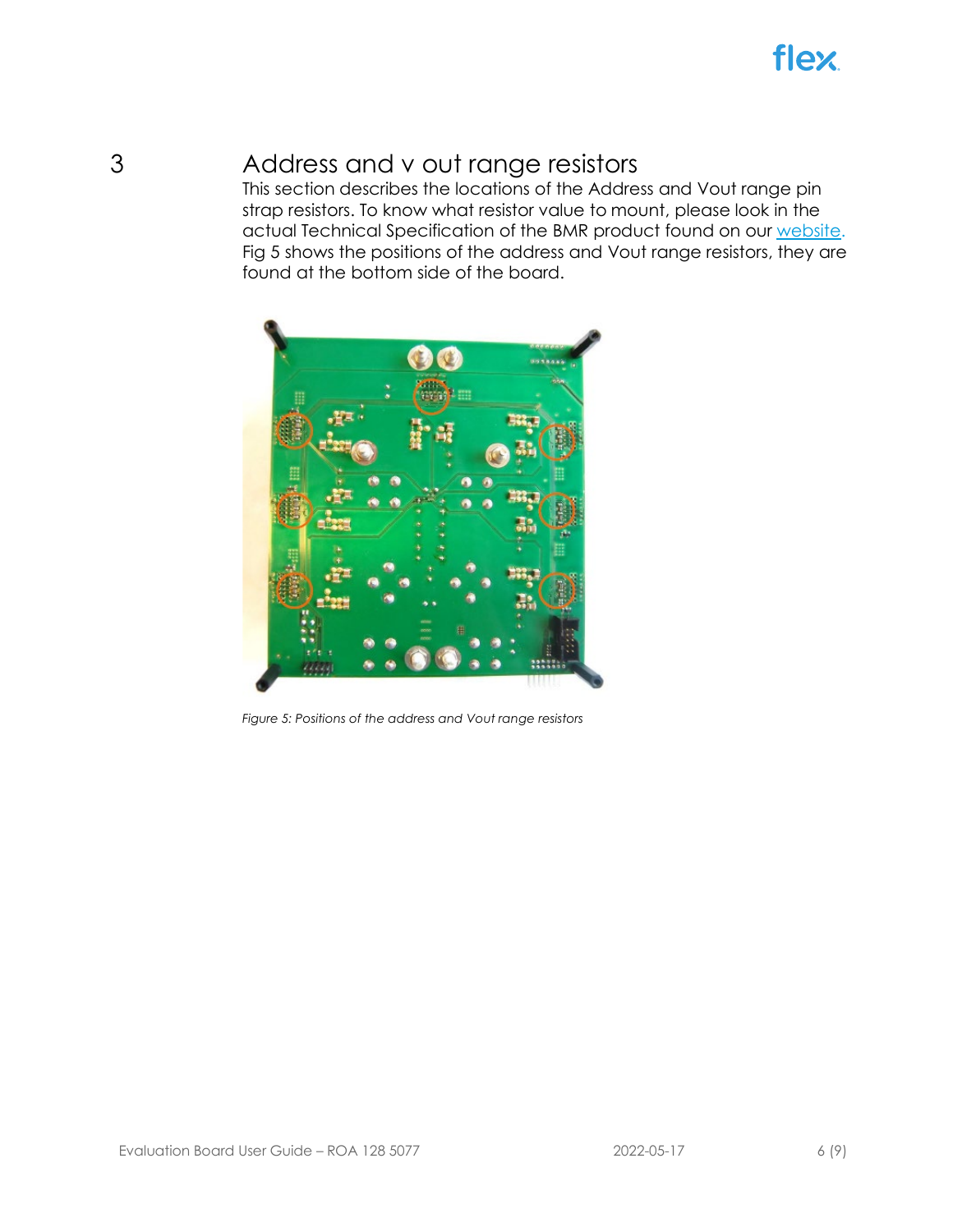<span id="page-6-1"></span><span id="page-6-0"></span> $3.1$ Change of address resistors

#### $3.2$ BMR463/464 adjustment of address resistors

To change the address in a position, change the resistors as shown in figure 6. See table below for each position of resistors.



*Figure 6: Address resistors in position for BMR463/464*

| <b>PoL position</b> | <b>Address</b><br>resistors | <b>Vout range</b><br>resistors |
|---------------------|-----------------------------|--------------------------------|
| 1/0x58              | R10, R11                    | <b>R12</b>                     |
| 2/0x59              | R13, R15                    | <b>R14</b>                     |
| 3/0x5A              | R16, R18                    | <b>R17</b>                     |
| 4/0x5C              | R19, R21                    | R <sub>20</sub>                |
| 5/0x5C              | R22, R24                    | R <sub>23</sub>                |
| 6/0x5D              | R25, R25                    | R <sub>26</sub>                |
| 0x5E                | R28, R30                    | R <sub>29</sub>                |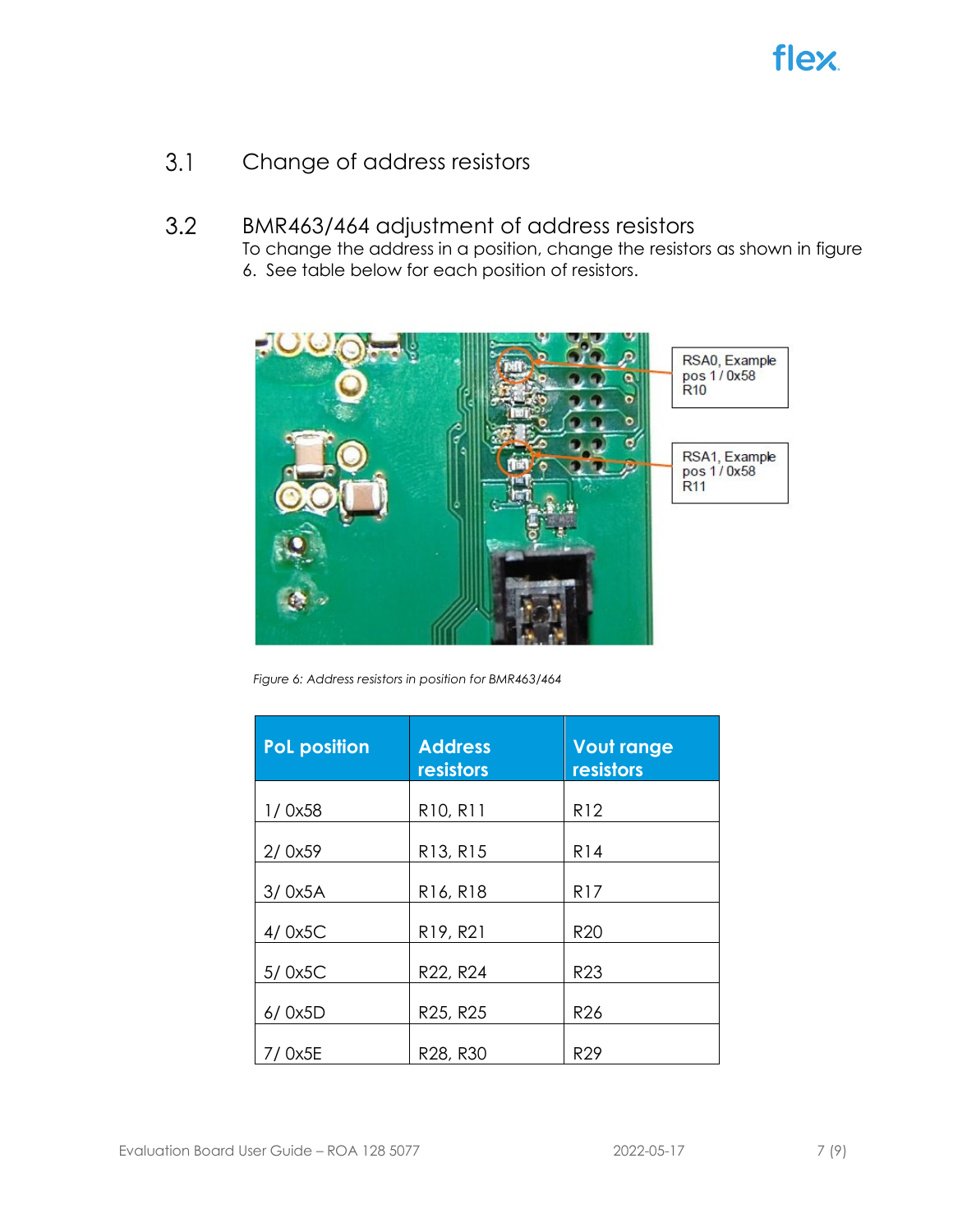## <span id="page-7-0"></span>4 Dimensions

The outer dimensions (in mm) of the test board are shown in the picture below.



The whole test board has the outer dimensions 150 x 160 x 56.5 mm (L x W x H). Weight of the complete test board is 370 g.